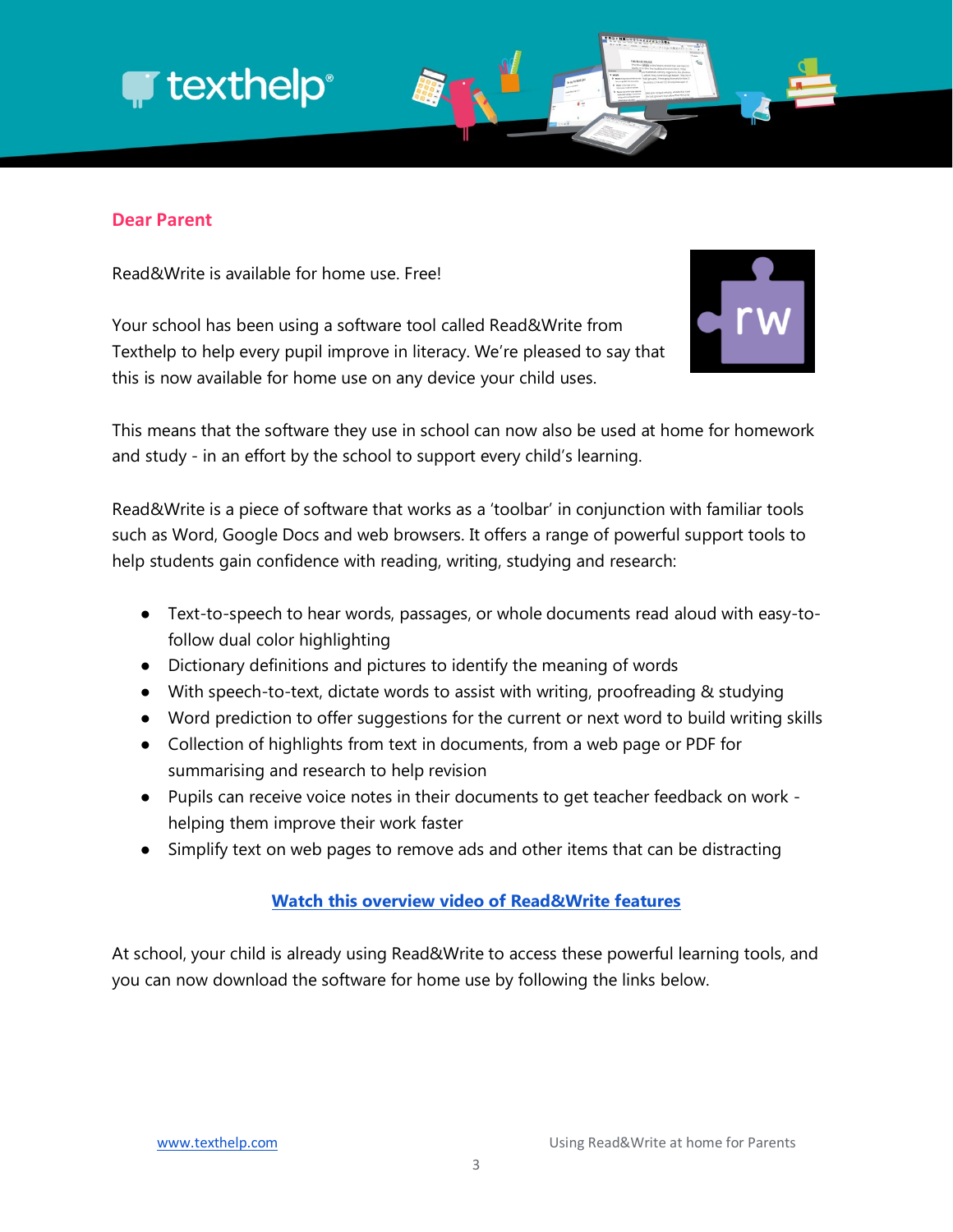

The school is very encouraged by the progress many pupils have already made in school by using Read&Write and we hope you will take the time to download the software at home so they can continue to receive this fantastic support tool.

Together we'll help them reach their potential.